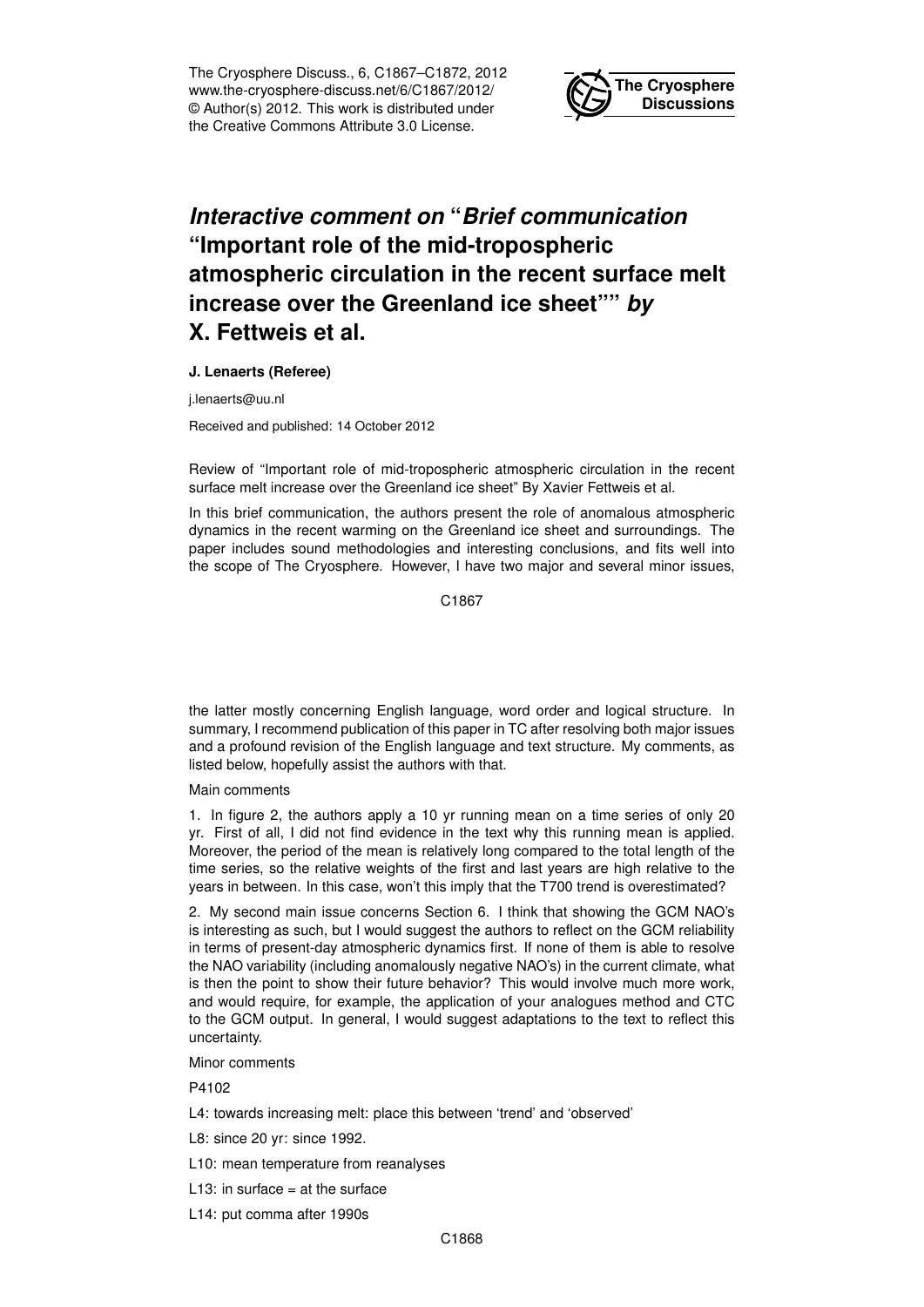L15: islands = Arctic Archipelago

L17: more frequent than before: this is vague, specify

L18: Greenland and the Ellesmere and Baffin Islands

L24: a succession. . ..: move this to between ' observed' and 'over'

P4103

L4: It would strengthen the paper even more if you could update this

L7: which has  $=$  and have

L14: elevation change cannot be in or out of balance

L22: comma after modes

P4104

L1: extracting=that extracts

L12: in the last 50 yr = in a longer term

P4105

L4: Reanalysis 1? Specify

L4: NCEP also forms an independent dataset, compared to ERA40/ERA-Interim that are used to drive MAR.

L8-24: This part can be largely improved, first of all by shortening it significantly. Line 17-24 are mostly repetitive statements.

L29: both at the surface and at 500 hPa

P4106

L3: has

## C1869

L7: the sensitivity of our results to the choice of dataset

L10: I understand, but you used the "non-homogeneous" MAR results to correlate NCEP T700 to MAR melt. Please comment.

L15-17: try to break this sentence in two, that reads better.

L20: I would reverse the statement: the ice sheet top reaches an altitude above that of the 700 mbar pressure plane.

L26: delete 'more'

P4107

L26: in Supplement. Please specify, refer to Table S1.

P4108

L10: less homogeneous? What do you mean?

L16: on average

L17-21: too long sentence and vague statements. It says that Type 1 and 2 both decrease from 15 to 40%? I would also remove the part starting with 'and in particular'

L24: remove 'on the one hand'

L26: on the other hand = Moreover,

L28: at the surface

P4109

L17: is 0.88 with a RMSE . . . and standard deviation of . . .

L19-22: can be removed in my opinion

L20: remove 'successfully'